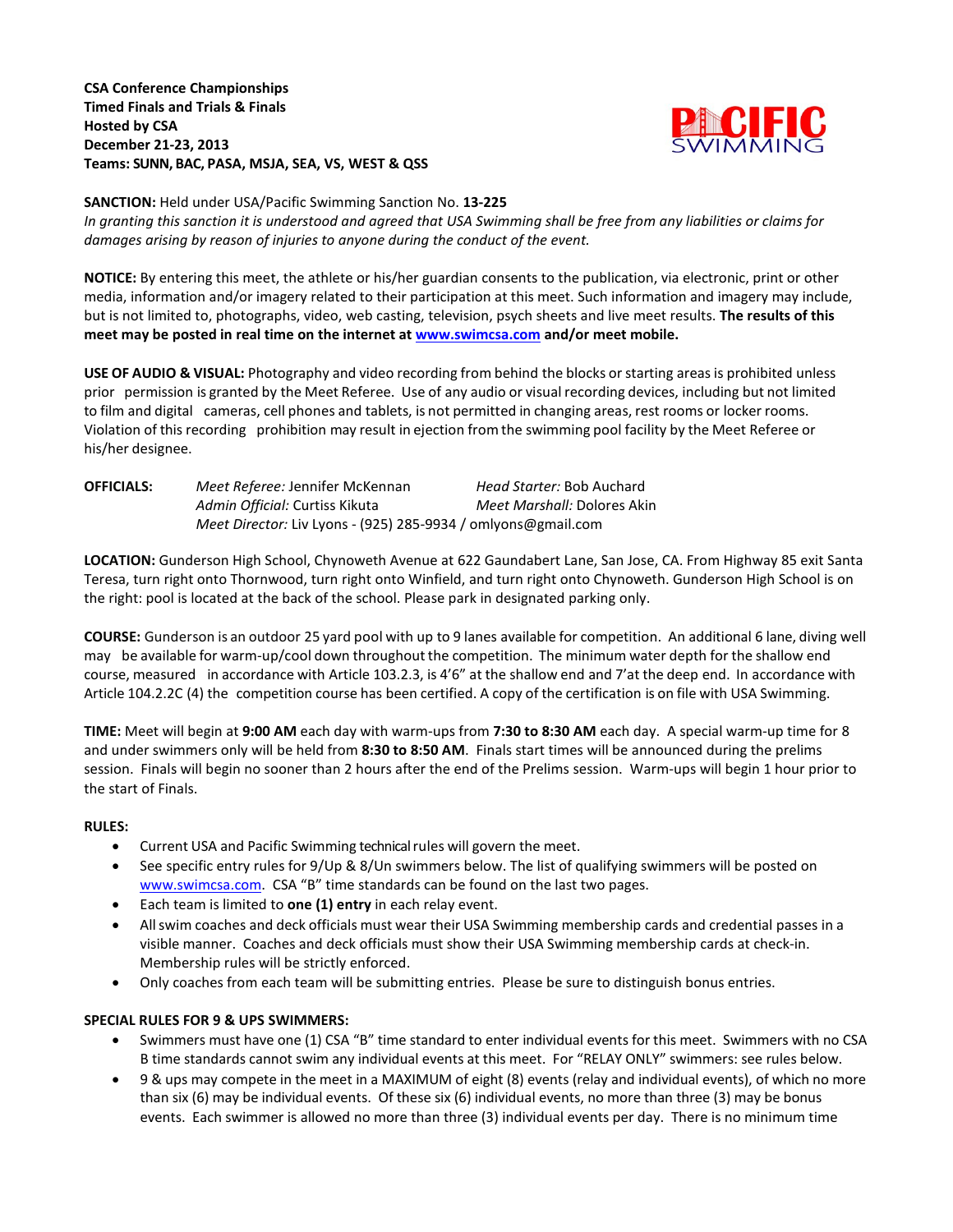standard for bonus events; however, NT entries will not be accepted. Coaches must submit achieved times or coach verified times for each event.

- "RELAY ONLY" swimmers may enter up to three (3) bonus events. Bonus events will be entered in the meet as exhibition swims.
- Bonus event swimmers placing top 9 in trials will not be eligible to swim finals and will not score points in timed final events.
- The top 9 swimmers in each trial event who did not swim the event as a bonus event can qualify for finals.
- The Open 1650 Freestyle and the 500 Free for 10&under, and 11-12 swimmers are timed finals; Trials and finals will be swam in all other events.
- The 1650 free will swim fastest to slowest alternating between girls and boys between trials and finals on Day 3.
- Swimmers entered in the 1650 and 500 Free must provide their own lap counters. Swimmers entered in the 1650 must also provide their own timers.
- Relays for 10 & Under, 11-12, 13-14, and Open-will swim during the finals sessions, after the individual events.
- All 9 & Up events swimming in prelims, will be seeded slowest to fastest with the last three heats circle seeded.

#### **SPECIAL RULES FOR 8 & UNDER TIMED FINALS:**

- Swimmers with one (1) or more CSA "B" time standards may enter four (4) individual events. "RELAY ONLY" swimmers may also enter four (4) individual events without a CSA "B" time standard. Swimmers who have no CSA "B" time standards and are not entered on a relay are not eligible to swim in this meet. **NT entries will not be accepted.** Coaches must submit achieved times or coach verified times for each event.
- 8 & Under swimmers may compete in the meet in a MAXIMUM of six (6) events (relay and individual events), of which no more than four (4) may be individual events. Each swimmer is allowed no more than three (3) individual events per day.
- All 8 & Under events (including Bonus events) count toward individual and team points.
- All 8 & Under events are timed finals. All events will be seeded slowest to fastest, no circle seeding.
- Swimmers 8 & Under may enter a 10 & Under event, but will be scored as a 10 & Under in that event. Swimmers may not swim the same stroke and distance in multiple events (i.e. cannot enter 8 & Under 50 Free and 10 & Under 50 Free). Swimmers entered in a 10 & Under event may compete in not more than three (3) individual events per day, unless entered only in 8 & Under events.
- The 8 & Under Relays will swim at the end of prelims.

**UNACCOMPANIED SWIMMERS:** Any USA-S athlete-member competing at the meet must be accompanied by a USA Swimming member-coach for the purposes of athlete supervision during warm-up, competition and warm-down. If a coachmember of the athlete's USA-S Club does not attend the meet to serve in said supervisory capacity, it is the responsibility of the swimmer or the swimmer's legal guardian to arrange for supervision by a USA-S member-coach. The Meet Director or Meet Referee may assist the swimmer in making arrangements for such supervision; however, it is recommended that such arrangements be made in advance of the meet by the athlete's USA-S Club Member-Coach.

**RACING STARTS:** Swimmers must be certified by a USA-S member-coach as being proficient in performing a racing start, or must start the race in the water. It is the responsibility of the swimmer or the swimmer's legal guardian to ensure compliance with this requirement.

#### **RESTRICTIONS:**

- Smoking and the use of other tobacco products is prohibited on the pool deck, in the locker rooms, in spectator seating, on standing areas and in all areas used by swimmers, during the meet and during warm-up periods.
- Sale and use of alcoholic beverages is prohibited in all areas of the meet venue.
- No glass containers are allowed in the meet venue.
- All shelters must be properly secured.
- No propane heater is permitted in the meet venue.
- All swimmer and spectator chairs and tents must be outside the competition pool gates.
- Shaving is not permitted anywhere in the facility.
- All swimmers entered in the competition must comply with current USA Swimming rules regarding swimwear.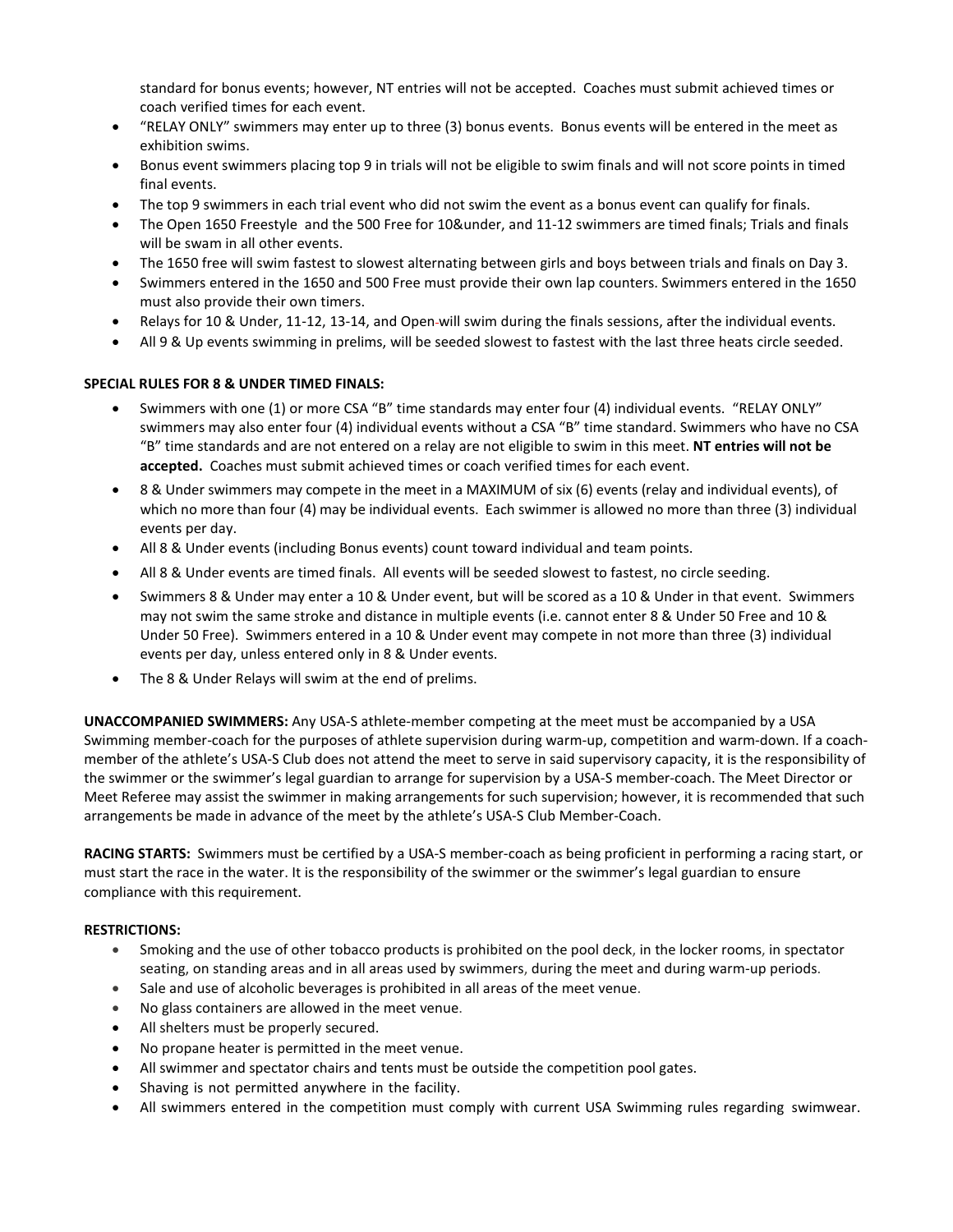- Only authorized volunteers and meet personnel are allowed on deck. All others must remain in the designated spectator area and are not allowed on deck in the racing venue unlesstiming for an event or volunteering with the management of the meet. Swimmers, coaches, officials and volunteers on deck must visibly wear their deck passes.
- Except where venue facilities require otherwise, changing into or out of swimsuits other than in locker rooms or other designated areas is not appropriate and is strongly discouraged.

### **ELIGIBILITY:**

- Swimmers must be current members of USA-S and enter their name and registration number on the meet entries as it may be difficult to check the swimmer's eligibility without this information.
- Qualifying times must have been swum at a CSA dual meet or approved meet (se[e www.swimcsa.com](http://www.swimcsa.com/) for a full list of approved meets) during the eligibility period of 9/14/13 to 12/8/13. Times outside of the qualifying period will not be considered.
- Swimmers must be a member of BAC, MSJA, PASA-DKS, QSS, SEA, SUNN, VS, and WEST. Swimmers may enter as unattached, but will be entered as exhibition and will not be eligible for team points.
- The swimmer's age will be the age of the swimmer on the first day of the meet.

**PROOF OF TIME:** Proof of time will be required for this meet and checked against the CSA computer database. The time must already be in the CSA database prior to entry. Entry times must have been achieved after 09/13/13 and prior to the closing date of entries for the meet 12/8/13 at a CSA meet or pre-approved Pacific Swimming meet. The swimmers must also have participated in a CSA dual meet. Head coaches will be notified of any entries not appearing in the CSA database or swimmers who are ineligible due to lack of CSA dual meet participation. If the time cannot be proven prior to the meet, the swimmer's entry will not be accepted. No refunds will be given if a time cannot be proven.

**SEEDING:** Trial and Timed final events will be pre-seeded except for the 1650 Freestyle events. See 9 & Up Special Rules and 8 & Under Special Rules for additional seeding info. Event seeding will be seeded in conforming short course yards. Swimmers may qualify for the meet with a long course time, but the time will be converted in HyTek for seeding. See Special Rules for 9 & Ups for distance events seeding.

**ENTRY FEES**: \$10.00 per individual event. Splash fee is \$5.00 per swimmer. Relay swimmers not entered in individual events is \$5.00. All entry fees MUST be included with entry. Teams are responsible for collectively paying entries fees for their swimmers. No individual entries will be accepted.

**ENTRIES:** Head Coaches from each team must enter swimmers in HyTek and email the file to Liv Lyons at [commissioner@swimcsa.com](mailto:commissioner@swimcsa.com) by December 12 at 9:00pm. Teams must turn in a check payable to CSA for all team entries by December 13 at 8pm. Checks must hand delivered to Liv Lyons any weekday after 3pm to Gunderson High School pool at 622 Gaundabert Lane, San Jose, CA. No individual entries will be accepted.

**CHECK-IN:** No check-in at the meet except for the 1650 Freestyle. See "Scratches" for 1650 Freestyle check-in and scratch rules.

**SCRATCH POLICY FOR PRELIMS AND TIMED FINALS:** A copy of the scratch rules will be posted at the clerk-ofcourse.

- Prelims will be pre-seeded for all events except for the 1650.
- There is no penalty for missing a pre-seeded prelims event at this meet.
- A swimmer or coach should scratch a pre-seeded event by Monday, December 16 @ 9:00pm. Scratches must be emailed t[o commissioner@swimcsa.com.](mailto:commissioner@swimcsa.com) Scratches must include the swimmers name, team name, and event(s) the swimmers is scratching. Once submitted, scratches cannot reenter the meet.
- Entrants in the 1650 Freestyle events must check-in and confirm their intention to compete before the 1650 FR event scratch deadline in order to be seeded. Swimmers must check in for Monday's 1650 FR event by 10:30am on Monday, December 23. In addition to the physical check-in, email check-in will be accepted for these events only and the above deadline applies. The check-in email address is [commissioner@swimcsa.com.](mailto:commissioner@swimcsa.com)
- Swimmers are considered checked in for all other events except relays and the 1650 Freestyle events unless scratched.

**SCRATCH POLICY FOR FINALS:** A copy of the scratch rules will be posted at the clerk-of-course.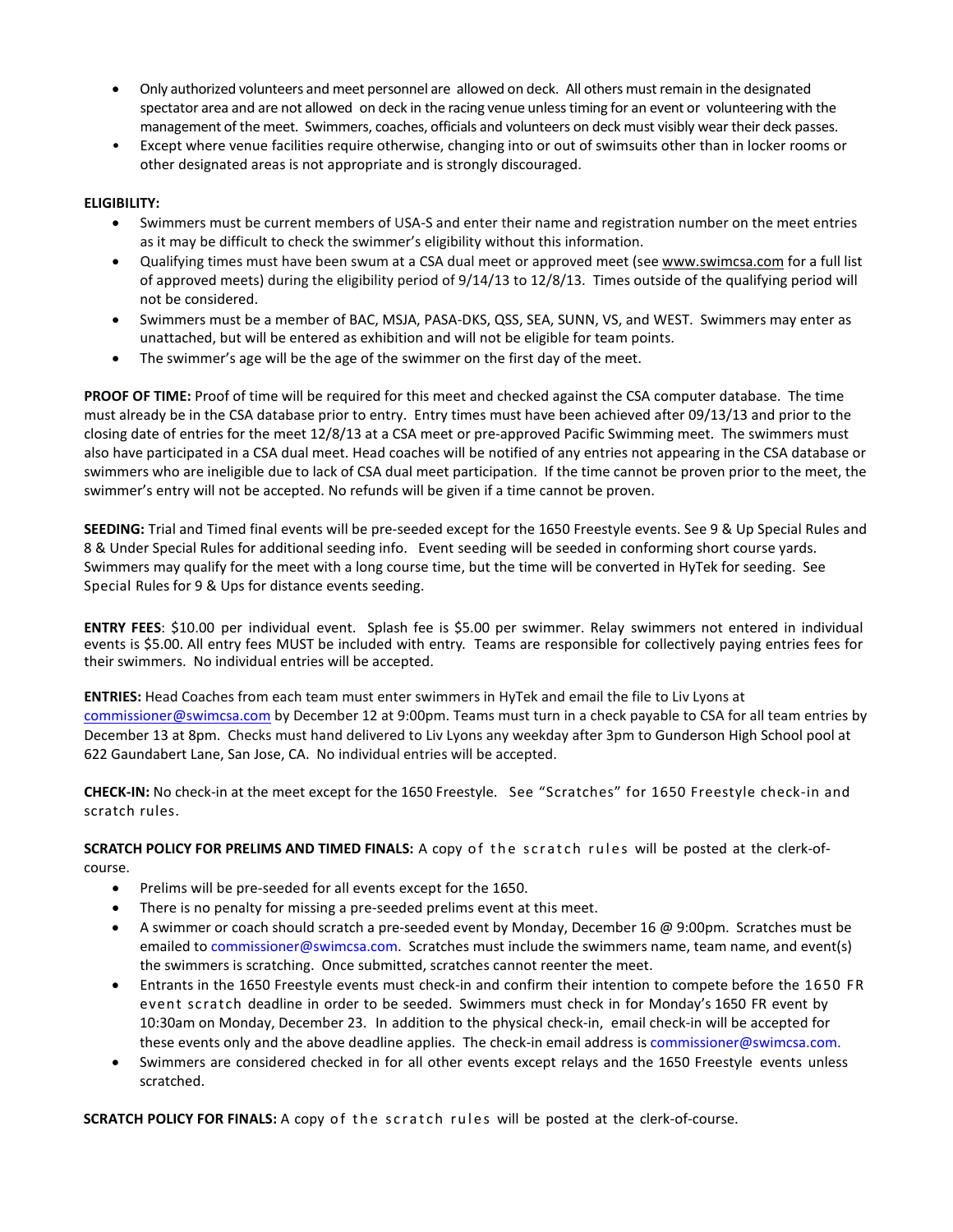- Swimmers have 30 minutes after the results of an event are announced to scratch or declare their intent to scratch.
- A swimmer who "fails to compete" or scratch an event they qualified for will be subject to disqualification for the remainder of the swimmer's individual events. According to USA-S rules, "Declared False Starts" and "Delay of Meet" are all classified as "**Failure to Compete**", and the swimmer will be barred from the remainder of the swimmer's individual events for the meet. If the missed final is his/her last event of the meet, the penalty will be a \$25.00 fine.
- **Exception:** No penalty shall apply for failure to withdraw or compete in an individual event if the referee is notified in the event of illness or injury and accepts the proof thereof. (ii) It is determined by the referee that the No-Show is caused by circumstances beyond the control of the swimmer. (iii) The swimmer is an alternate for finals.

#### **AWARDS:**

- *Individual Event Awards:* 1<sup>st</sup>-3<sup>rd</sup> place will receive medals. 4<sup>th</sup>-9<sup>th</sup> places will receive ribbons.
- **Relay Event Awards**: 1<sup>st</sup>-3<sup>rd</sup> place will receive medals.
- Trophies for Team Awards: 1<sup>st</sup>-3<sup>rd</sup> places for combined team scores. Team scoring will include individual events to 9 places and relay events to 8 places for all events.
- *Individual High Point Awards:* Top scoring woman and Top scoring man in each age group including the Open age group. Scoring will include individual events only. Relay points will be included to distinguish a high point winner in the event of a tie.

**SCORING:** Individual events will score places 1-9. Relay events will score places 1-8. Swimmers in 9 & up events may not score points in Bonus events. Bonus events will be swum as exhibition and timed finals. Only 8 & U swimmers can score points in Bonus events.

> *Individual Events: Relay Events:*  Finals – 10- 8 -7- 6- 5- 4- 3 -2 -1 Finals – 20-16- 14- 12- 10- 8- 6 -4 Timed Finals – 10- 8 -7- 6- 5- 4- 3 -2 -1

**ADMISSION:** Free.

**SNACK BAR:** A snack bar and/or food trucks will be available at the meet.

**HOSPITALITY:** Hospitality including meals will be available to all working officials and coaches.

| Day      | 8 & under        | 10 & Under       | $11 - 12$        | $13 - 14$        | <b>OPEN</b>      |  |
|----------|------------------|------------------|------------------|------------------|------------------|--|
| Saturday | 100 IM           | 200 Free Relay   | 200 Free Relay   | 200 Free Relay   | 200 Free Relay   |  |
|          | 50 Free          | 500 Free         | <b>500 Free</b>  | 500 Free         | 500 Free         |  |
|          | 100 Medley Relay | 200 IM           | 200 IM           | 200 IM           | 200 IM           |  |
|          |                  | 50 Free          | 50 Free          | 50 Free          | 50 Free          |  |
|          |                  |                  | 400 Medley Relay | 400 Medley Relay | 400 Medley Relay |  |
| Sunday   | 25 Fly           | 200 Medley Relay | 200 Medley Relay | 200 Medley Relay | 200 Medley Relay |  |
|          | 25 Breast        | 100 IM           | 100 IM           | 400 IM           | 400 IM           |  |
|          | 25 Back          | <b>100 Fly</b>   | 100 Fly          | 100 Fly          | 100 Fly          |  |
|          | 100 Free Relay   | 200 Free         | 200 Free         | 200 Free         | 200 Free         |  |
|          |                  | 100 Breast       | 100 Breast       | 100 Breast       | 100 Breast       |  |
|          |                  | 100 Back         | 100 Back         | 100 Back         | 100 Back         |  |
|          |                  |                  |                  | 800 Free Relay   | 800 Free Relay   |  |
| Monday   | 50 Back          | 50 Back          | 50 Back          | 200 Back         | 1650 Free        |  |
|          | 25 Free          | 100 Free         | 100 Free         | 100 Free         | 200 Back         |  |
|          | 50 Breast        | 50 Breast        | 50 Breast        | 200 Breast       | 100 Free         |  |
|          | <b>50 Fly</b>    | <b>50 Fly</b>    | 50 Fly           | 200 Fly          | 200 Breast       |  |
|          |                  |                  | 400 Free Relay   | 400 Free Relay   | <b>200 Fly</b>   |  |
|          |                  |                  |                  |                  | 400 Free Relay   |  |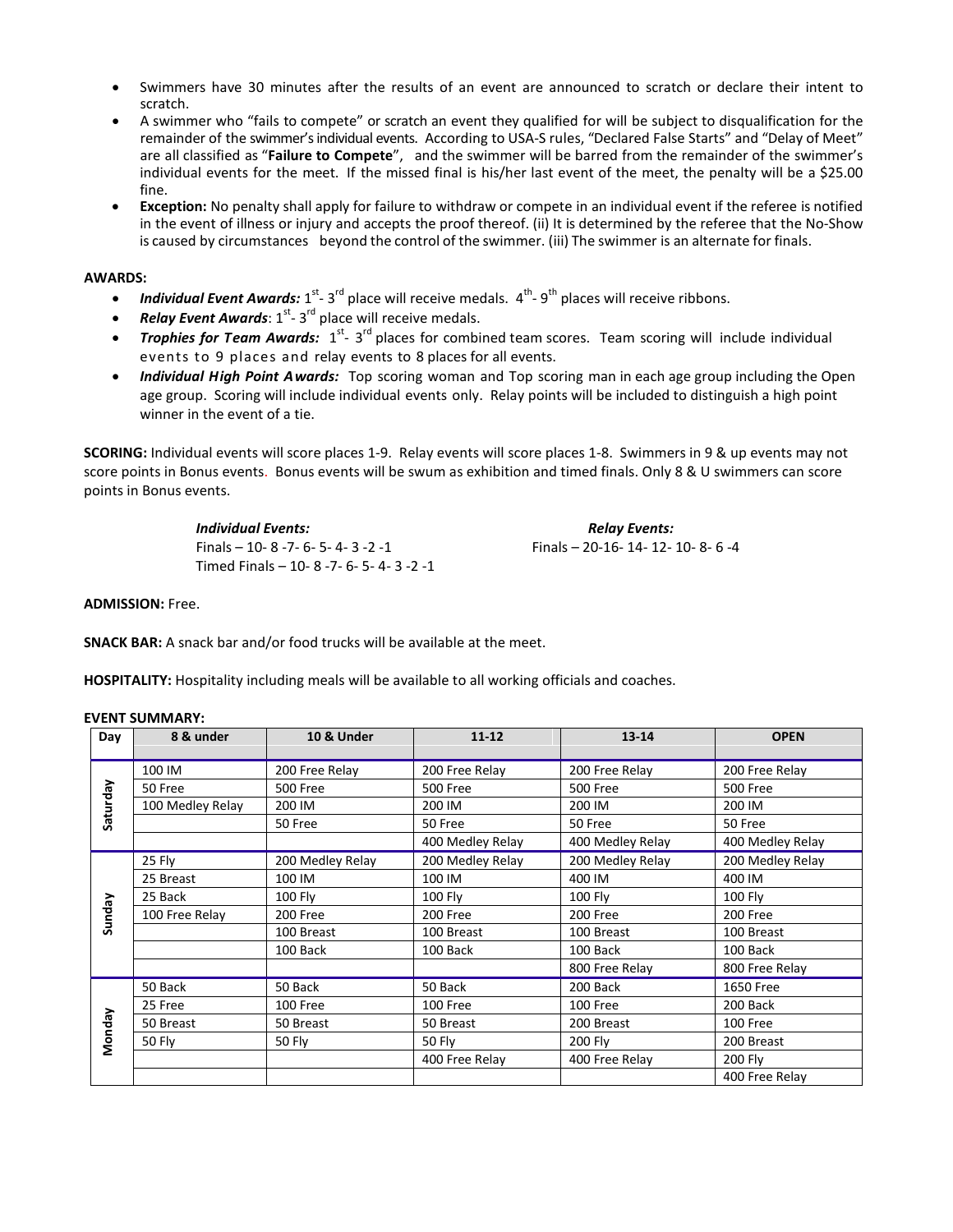# **ORDER OF EVENTS Conference Championship Meet (3-Day)**

| Qualifying<br>Women's<br><b>Description</b><br>Men's<br>Qualifying<br><b>Standard</b><br><b>Standard</b><br>Event<br>Event<br><b>Age Group</b><br>Event<br>CSA "B"<br>CSA "B"<br>#<br>#<br>**200 Free Relay<br>1<br><b>OPEN</b><br>$\overline{2}$<br>2:20.99<br>2:16.99<br>2:22.99<br>3<br>13-14<br>**200 Free Relav<br>2:18.99<br>4<br>5<br>**200 Free Relay<br>6<br>2:30.99<br>$11 - 12$<br>2:28.99<br>$\overline{7}$<br>8<br>10 & Under<br>**200 Free Relay<br>2:50.99<br>2:49.99<br>9<br>10<br>5:30.49<br><b>OPEN</b><br>500 Freestyle<br>5:13.99<br>11<br>5:36.49<br>13-14<br>500 Freestyle<br>12<br>5:35.99<br>6:25.99<br>13<br>$11 - 12$<br>*500 Freestyle<br>14<br>6:25.99<br>7:10.99<br>15<br>10 & Under<br>*500 Freestyle<br>16<br>7:10.99<br>17<br>2:24.99<br><b>OPEN</b><br>200 Individual Medley<br>18<br>2:13.99<br>2:26.99<br>19<br>13-14<br>200 Individual Medley<br>20<br>2:17.99<br>200 Individual Medley<br>2:41.99<br>21<br>$11 - 12$<br>22<br>2:39.99<br>3:06.99<br>23<br>10 & Under<br>200 Individual Medley<br>24<br>3:06.99<br>1:40.49<br>25<br>8 & Under<br>*100 Individual Medley<br>26<br>1:40.99<br>26.69<br>27<br><b>OPEN</b><br>28<br>50 Freestyle<br>24.49<br>29<br>26.99<br>50 Freestyle<br>30<br>25.99<br>$13 - 14$<br>31<br>32<br>29.79<br>$11 - 12$<br>50 Freestyle<br>28.99<br>33.99<br>33<br>$9 - 10s$<br>34<br>33.49<br>50 Freestyle<br>*50 Freestyle<br>39.89<br>35<br>8 & Under<br>36<br>40.29<br>37<br><b>OPEN</b><br>**400 Medley Relay<br>6:19.99<br>38<br>6:22.99<br>39<br>** 400 Medley Relay<br>6:29.99<br>40<br>13-14<br>6:32.99<br>**400 Medley Relay<br>41<br>42<br>6:39.99<br>$11 - 12$<br>6:42.99<br>2:50.99<br>43<br>*100 Medley Relay<br>44<br>2:50.99<br>8 & Under<br><b>SUNDAY</b><br>**200 Medley Relay<br>2:28.99<br><b>OPEN</b><br>45<br>2:28.99<br>46<br>2:35.99<br>**200 Medley Relay<br>47<br>$13 - 14$<br>48<br>2:35.99<br>49<br>$11 - 12$<br>**200 Medley Relay<br>50<br>2:45.99<br>2:45.99<br>**200 Medley Relay<br>51<br>52<br>2:59.99<br>2:59.99<br>10 & Under<br>53<br>400 Individual Medley<br>54<br>5:15.99<br><b>OPEN</b><br>5:00.99<br>55<br>5:19.99<br>$13 - 14$<br>400 Individual Medley<br>56<br>5:09.99<br>57<br>58<br>1:15.99<br>$11 - 12$<br>100 Individual Medley<br>1:13.99<br>59<br>100 Individual Medley<br>1:25.99<br>$9 - 10$<br>60<br>1:25.99<br>61<br>62<br>1:05.99<br><b>OPEN</b><br>100 Butterfly<br>59.99<br>63<br>1:06.99<br>100 Butterfly<br>64<br>$13 - 14$<br>1:03.99<br>$11 - 12$<br>1:14.49<br>65<br>100 Butterfly<br>66<br>1:13.99<br>1:46.99<br>1:46.99<br>67<br>10 & Under<br>100 Butterfly<br>68<br>*25 Butterfly<br>69<br>20.99<br>20.99<br>8 & Under<br>70<br>2:05.99<br><b>OPEN</b><br>200 Freestyle<br>72<br>1:56.59<br>71<br>2:06.99<br>73<br>$13 - 14$<br>200 Freestyle<br>74<br>2:02.99<br>75<br>2:20.49<br>11-12<br>200 Freestyle<br>76<br>2:20.29 | <b>SATURDAY</b> |  |  |  |  |  |
|--------------------------------------------------------------------------------------------------------------------------------------------------------------------------------------------------------------------------------------------------------------------------------------------------------------------------------------------------------------------------------------------------------------------------------------------------------------------------------------------------------------------------------------------------------------------------------------------------------------------------------------------------------------------------------------------------------------------------------------------------------------------------------------------------------------------------------------------------------------------------------------------------------------------------------------------------------------------------------------------------------------------------------------------------------------------------------------------------------------------------------------------------------------------------------------------------------------------------------------------------------------------------------------------------------------------------------------------------------------------------------------------------------------------------------------------------------------------------------------------------------------------------------------------------------------------------------------------------------------------------------------------------------------------------------------------------------------------------------------------------------------------------------------------------------------------------------------------------------------------------------------------------------------------------------------------------------------------------------------------------------------------------------------------------------------------------------------------------------------------------------------------------------------------------------------------------------------------------------------------------------------------------------------------------------------------------------------------------------------------------------------------------------------------------------------------------------------------------------------------------------------------------------------------------------------------------------------------------------------------------------------------------------------------------------------------------------------------------------------------------------------------------------------------------------------------------------------------------------------|-----------------|--|--|--|--|--|
|                                                                                                                                                                                                                                                                                                                                                                                                                                                                                                                                                                                                                                                                                                                                                                                                                                                                                                                                                                                                                                                                                                                                                                                                                                                                                                                                                                                                                                                                                                                                                                                                                                                                                                                                                                                                                                                                                                                                                                                                                                                                                                                                                                                                                                                                                                                                                                                                                                                                                                                                                                                                                                                                                                                                                                                                                                                              |                 |  |  |  |  |  |
|                                                                                                                                                                                                                                                                                                                                                                                                                                                                                                                                                                                                                                                                                                                                                                                                                                                                                                                                                                                                                                                                                                                                                                                                                                                                                                                                                                                                                                                                                                                                                                                                                                                                                                                                                                                                                                                                                                                                                                                                                                                                                                                                                                                                                                                                                                                                                                                                                                                                                                                                                                                                                                                                                                                                                                                                                                                              |                 |  |  |  |  |  |
|                                                                                                                                                                                                                                                                                                                                                                                                                                                                                                                                                                                                                                                                                                                                                                                                                                                                                                                                                                                                                                                                                                                                                                                                                                                                                                                                                                                                                                                                                                                                                                                                                                                                                                                                                                                                                                                                                                                                                                                                                                                                                                                                                                                                                                                                                                                                                                                                                                                                                                                                                                                                                                                                                                                                                                                                                                                              |                 |  |  |  |  |  |
|                                                                                                                                                                                                                                                                                                                                                                                                                                                                                                                                                                                                                                                                                                                                                                                                                                                                                                                                                                                                                                                                                                                                                                                                                                                                                                                                                                                                                                                                                                                                                                                                                                                                                                                                                                                                                                                                                                                                                                                                                                                                                                                                                                                                                                                                                                                                                                                                                                                                                                                                                                                                                                                                                                                                                                                                                                                              |                 |  |  |  |  |  |
|                                                                                                                                                                                                                                                                                                                                                                                                                                                                                                                                                                                                                                                                                                                                                                                                                                                                                                                                                                                                                                                                                                                                                                                                                                                                                                                                                                                                                                                                                                                                                                                                                                                                                                                                                                                                                                                                                                                                                                                                                                                                                                                                                                                                                                                                                                                                                                                                                                                                                                                                                                                                                                                                                                                                                                                                                                                              |                 |  |  |  |  |  |
|                                                                                                                                                                                                                                                                                                                                                                                                                                                                                                                                                                                                                                                                                                                                                                                                                                                                                                                                                                                                                                                                                                                                                                                                                                                                                                                                                                                                                                                                                                                                                                                                                                                                                                                                                                                                                                                                                                                                                                                                                                                                                                                                                                                                                                                                                                                                                                                                                                                                                                                                                                                                                                                                                                                                                                                                                                                              |                 |  |  |  |  |  |
|                                                                                                                                                                                                                                                                                                                                                                                                                                                                                                                                                                                                                                                                                                                                                                                                                                                                                                                                                                                                                                                                                                                                                                                                                                                                                                                                                                                                                                                                                                                                                                                                                                                                                                                                                                                                                                                                                                                                                                                                                                                                                                                                                                                                                                                                                                                                                                                                                                                                                                                                                                                                                                                                                                                                                                                                                                                              |                 |  |  |  |  |  |
|                                                                                                                                                                                                                                                                                                                                                                                                                                                                                                                                                                                                                                                                                                                                                                                                                                                                                                                                                                                                                                                                                                                                                                                                                                                                                                                                                                                                                                                                                                                                                                                                                                                                                                                                                                                                                                                                                                                                                                                                                                                                                                                                                                                                                                                                                                                                                                                                                                                                                                                                                                                                                                                                                                                                                                                                                                                              |                 |  |  |  |  |  |
|                                                                                                                                                                                                                                                                                                                                                                                                                                                                                                                                                                                                                                                                                                                                                                                                                                                                                                                                                                                                                                                                                                                                                                                                                                                                                                                                                                                                                                                                                                                                                                                                                                                                                                                                                                                                                                                                                                                                                                                                                                                                                                                                                                                                                                                                                                                                                                                                                                                                                                                                                                                                                                                                                                                                                                                                                                                              |                 |  |  |  |  |  |
|                                                                                                                                                                                                                                                                                                                                                                                                                                                                                                                                                                                                                                                                                                                                                                                                                                                                                                                                                                                                                                                                                                                                                                                                                                                                                                                                                                                                                                                                                                                                                                                                                                                                                                                                                                                                                                                                                                                                                                                                                                                                                                                                                                                                                                                                                                                                                                                                                                                                                                                                                                                                                                                                                                                                                                                                                                                              |                 |  |  |  |  |  |
|                                                                                                                                                                                                                                                                                                                                                                                                                                                                                                                                                                                                                                                                                                                                                                                                                                                                                                                                                                                                                                                                                                                                                                                                                                                                                                                                                                                                                                                                                                                                                                                                                                                                                                                                                                                                                                                                                                                                                                                                                                                                                                                                                                                                                                                                                                                                                                                                                                                                                                                                                                                                                                                                                                                                                                                                                                                              |                 |  |  |  |  |  |
|                                                                                                                                                                                                                                                                                                                                                                                                                                                                                                                                                                                                                                                                                                                                                                                                                                                                                                                                                                                                                                                                                                                                                                                                                                                                                                                                                                                                                                                                                                                                                                                                                                                                                                                                                                                                                                                                                                                                                                                                                                                                                                                                                                                                                                                                                                                                                                                                                                                                                                                                                                                                                                                                                                                                                                                                                                                              |                 |  |  |  |  |  |
|                                                                                                                                                                                                                                                                                                                                                                                                                                                                                                                                                                                                                                                                                                                                                                                                                                                                                                                                                                                                                                                                                                                                                                                                                                                                                                                                                                                                                                                                                                                                                                                                                                                                                                                                                                                                                                                                                                                                                                                                                                                                                                                                                                                                                                                                                                                                                                                                                                                                                                                                                                                                                                                                                                                                                                                                                                                              |                 |  |  |  |  |  |
|                                                                                                                                                                                                                                                                                                                                                                                                                                                                                                                                                                                                                                                                                                                                                                                                                                                                                                                                                                                                                                                                                                                                                                                                                                                                                                                                                                                                                                                                                                                                                                                                                                                                                                                                                                                                                                                                                                                                                                                                                                                                                                                                                                                                                                                                                                                                                                                                                                                                                                                                                                                                                                                                                                                                                                                                                                                              |                 |  |  |  |  |  |
|                                                                                                                                                                                                                                                                                                                                                                                                                                                                                                                                                                                                                                                                                                                                                                                                                                                                                                                                                                                                                                                                                                                                                                                                                                                                                                                                                                                                                                                                                                                                                                                                                                                                                                                                                                                                                                                                                                                                                                                                                                                                                                                                                                                                                                                                                                                                                                                                                                                                                                                                                                                                                                                                                                                                                                                                                                                              |                 |  |  |  |  |  |
|                                                                                                                                                                                                                                                                                                                                                                                                                                                                                                                                                                                                                                                                                                                                                                                                                                                                                                                                                                                                                                                                                                                                                                                                                                                                                                                                                                                                                                                                                                                                                                                                                                                                                                                                                                                                                                                                                                                                                                                                                                                                                                                                                                                                                                                                                                                                                                                                                                                                                                                                                                                                                                                                                                                                                                                                                                                              |                 |  |  |  |  |  |
|                                                                                                                                                                                                                                                                                                                                                                                                                                                                                                                                                                                                                                                                                                                                                                                                                                                                                                                                                                                                                                                                                                                                                                                                                                                                                                                                                                                                                                                                                                                                                                                                                                                                                                                                                                                                                                                                                                                                                                                                                                                                                                                                                                                                                                                                                                                                                                                                                                                                                                                                                                                                                                                                                                                                                                                                                                                              |                 |  |  |  |  |  |
|                                                                                                                                                                                                                                                                                                                                                                                                                                                                                                                                                                                                                                                                                                                                                                                                                                                                                                                                                                                                                                                                                                                                                                                                                                                                                                                                                                                                                                                                                                                                                                                                                                                                                                                                                                                                                                                                                                                                                                                                                                                                                                                                                                                                                                                                                                                                                                                                                                                                                                                                                                                                                                                                                                                                                                                                                                                              |                 |  |  |  |  |  |
|                                                                                                                                                                                                                                                                                                                                                                                                                                                                                                                                                                                                                                                                                                                                                                                                                                                                                                                                                                                                                                                                                                                                                                                                                                                                                                                                                                                                                                                                                                                                                                                                                                                                                                                                                                                                                                                                                                                                                                                                                                                                                                                                                                                                                                                                                                                                                                                                                                                                                                                                                                                                                                                                                                                                                                                                                                                              |                 |  |  |  |  |  |
|                                                                                                                                                                                                                                                                                                                                                                                                                                                                                                                                                                                                                                                                                                                                                                                                                                                                                                                                                                                                                                                                                                                                                                                                                                                                                                                                                                                                                                                                                                                                                                                                                                                                                                                                                                                                                                                                                                                                                                                                                                                                                                                                                                                                                                                                                                                                                                                                                                                                                                                                                                                                                                                                                                                                                                                                                                                              |                 |  |  |  |  |  |
|                                                                                                                                                                                                                                                                                                                                                                                                                                                                                                                                                                                                                                                                                                                                                                                                                                                                                                                                                                                                                                                                                                                                                                                                                                                                                                                                                                                                                                                                                                                                                                                                                                                                                                                                                                                                                                                                                                                                                                                                                                                                                                                                                                                                                                                                                                                                                                                                                                                                                                                                                                                                                                                                                                                                                                                                                                                              |                 |  |  |  |  |  |
|                                                                                                                                                                                                                                                                                                                                                                                                                                                                                                                                                                                                                                                                                                                                                                                                                                                                                                                                                                                                                                                                                                                                                                                                                                                                                                                                                                                                                                                                                                                                                                                                                                                                                                                                                                                                                                                                                                                                                                                                                                                                                                                                                                                                                                                                                                                                                                                                                                                                                                                                                                                                                                                                                                                                                                                                                                                              |                 |  |  |  |  |  |
|                                                                                                                                                                                                                                                                                                                                                                                                                                                                                                                                                                                                                                                                                                                                                                                                                                                                                                                                                                                                                                                                                                                                                                                                                                                                                                                                                                                                                                                                                                                                                                                                                                                                                                                                                                                                                                                                                                                                                                                                                                                                                                                                                                                                                                                                                                                                                                                                                                                                                                                                                                                                                                                                                                                                                                                                                                                              |                 |  |  |  |  |  |
|                                                                                                                                                                                                                                                                                                                                                                                                                                                                                                                                                                                                                                                                                                                                                                                                                                                                                                                                                                                                                                                                                                                                                                                                                                                                                                                                                                                                                                                                                                                                                                                                                                                                                                                                                                                                                                                                                                                                                                                                                                                                                                                                                                                                                                                                                                                                                                                                                                                                                                                                                                                                                                                                                                                                                                                                                                                              |                 |  |  |  |  |  |
|                                                                                                                                                                                                                                                                                                                                                                                                                                                                                                                                                                                                                                                                                                                                                                                                                                                                                                                                                                                                                                                                                                                                                                                                                                                                                                                                                                                                                                                                                                                                                                                                                                                                                                                                                                                                                                                                                                                                                                                                                                                                                                                                                                                                                                                                                                                                                                                                                                                                                                                                                                                                                                                                                                                                                                                                                                                              |                 |  |  |  |  |  |
|                                                                                                                                                                                                                                                                                                                                                                                                                                                                                                                                                                                                                                                                                                                                                                                                                                                                                                                                                                                                                                                                                                                                                                                                                                                                                                                                                                                                                                                                                                                                                                                                                                                                                                                                                                                                                                                                                                                                                                                                                                                                                                                                                                                                                                                                                                                                                                                                                                                                                                                                                                                                                                                                                                                                                                                                                                                              |                 |  |  |  |  |  |
|                                                                                                                                                                                                                                                                                                                                                                                                                                                                                                                                                                                                                                                                                                                                                                                                                                                                                                                                                                                                                                                                                                                                                                                                                                                                                                                                                                                                                                                                                                                                                                                                                                                                                                                                                                                                                                                                                                                                                                                                                                                                                                                                                                                                                                                                                                                                                                                                                                                                                                                                                                                                                                                                                                                                                                                                                                                              |                 |  |  |  |  |  |
|                                                                                                                                                                                                                                                                                                                                                                                                                                                                                                                                                                                                                                                                                                                                                                                                                                                                                                                                                                                                                                                                                                                                                                                                                                                                                                                                                                                                                                                                                                                                                                                                                                                                                                                                                                                                                                                                                                                                                                                                                                                                                                                                                                                                                                                                                                                                                                                                                                                                                                                                                                                                                                                                                                                                                                                                                                                              |                 |  |  |  |  |  |
|                                                                                                                                                                                                                                                                                                                                                                                                                                                                                                                                                                                                                                                                                                                                                                                                                                                                                                                                                                                                                                                                                                                                                                                                                                                                                                                                                                                                                                                                                                                                                                                                                                                                                                                                                                                                                                                                                                                                                                                                                                                                                                                                                                                                                                                                                                                                                                                                                                                                                                                                                                                                                                                                                                                                                                                                                                                              |                 |  |  |  |  |  |
|                                                                                                                                                                                                                                                                                                                                                                                                                                                                                                                                                                                                                                                                                                                                                                                                                                                                                                                                                                                                                                                                                                                                                                                                                                                                                                                                                                                                                                                                                                                                                                                                                                                                                                                                                                                                                                                                                                                                                                                                                                                                                                                                                                                                                                                                                                                                                                                                                                                                                                                                                                                                                                                                                                                                                                                                                                                              |                 |  |  |  |  |  |
|                                                                                                                                                                                                                                                                                                                                                                                                                                                                                                                                                                                                                                                                                                                                                                                                                                                                                                                                                                                                                                                                                                                                                                                                                                                                                                                                                                                                                                                                                                                                                                                                                                                                                                                                                                                                                                                                                                                                                                                                                                                                                                                                                                                                                                                                                                                                                                                                                                                                                                                                                                                                                                                                                                                                                                                                                                                              |                 |  |  |  |  |  |
|                                                                                                                                                                                                                                                                                                                                                                                                                                                                                                                                                                                                                                                                                                                                                                                                                                                                                                                                                                                                                                                                                                                                                                                                                                                                                                                                                                                                                                                                                                                                                                                                                                                                                                                                                                                                                                                                                                                                                                                                                                                                                                                                                                                                                                                                                                                                                                                                                                                                                                                                                                                                                                                                                                                                                                                                                                                              |                 |  |  |  |  |  |
|                                                                                                                                                                                                                                                                                                                                                                                                                                                                                                                                                                                                                                                                                                                                                                                                                                                                                                                                                                                                                                                                                                                                                                                                                                                                                                                                                                                                                                                                                                                                                                                                                                                                                                                                                                                                                                                                                                                                                                                                                                                                                                                                                                                                                                                                                                                                                                                                                                                                                                                                                                                                                                                                                                                                                                                                                                                              |                 |  |  |  |  |  |
|                                                                                                                                                                                                                                                                                                                                                                                                                                                                                                                                                                                                                                                                                                                                                                                                                                                                                                                                                                                                                                                                                                                                                                                                                                                                                                                                                                                                                                                                                                                                                                                                                                                                                                                                                                                                                                                                                                                                                                                                                                                                                                                                                                                                                                                                                                                                                                                                                                                                                                                                                                                                                                                                                                                                                                                                                                                              |                 |  |  |  |  |  |
|                                                                                                                                                                                                                                                                                                                                                                                                                                                                                                                                                                                                                                                                                                                                                                                                                                                                                                                                                                                                                                                                                                                                                                                                                                                                                                                                                                                                                                                                                                                                                                                                                                                                                                                                                                                                                                                                                                                                                                                                                                                                                                                                                                                                                                                                                                                                                                                                                                                                                                                                                                                                                                                                                                                                                                                                                                                              |                 |  |  |  |  |  |
|                                                                                                                                                                                                                                                                                                                                                                                                                                                                                                                                                                                                                                                                                                                                                                                                                                                                                                                                                                                                                                                                                                                                                                                                                                                                                                                                                                                                                                                                                                                                                                                                                                                                                                                                                                                                                                                                                                                                                                                                                                                                                                                                                                                                                                                                                                                                                                                                                                                                                                                                                                                                                                                                                                                                                                                                                                                              |                 |  |  |  |  |  |
|                                                                                                                                                                                                                                                                                                                                                                                                                                                                                                                                                                                                                                                                                                                                                                                                                                                                                                                                                                                                                                                                                                                                                                                                                                                                                                                                                                                                                                                                                                                                                                                                                                                                                                                                                                                                                                                                                                                                                                                                                                                                                                                                                                                                                                                                                                                                                                                                                                                                                                                                                                                                                                                                                                                                                                                                                                                              |                 |  |  |  |  |  |
|                                                                                                                                                                                                                                                                                                                                                                                                                                                                                                                                                                                                                                                                                                                                                                                                                                                                                                                                                                                                                                                                                                                                                                                                                                                                                                                                                                                                                                                                                                                                                                                                                                                                                                                                                                                                                                                                                                                                                                                                                                                                                                                                                                                                                                                                                                                                                                                                                                                                                                                                                                                                                                                                                                                                                                                                                                                              |                 |  |  |  |  |  |
|                                                                                                                                                                                                                                                                                                                                                                                                                                                                                                                                                                                                                                                                                                                                                                                                                                                                                                                                                                                                                                                                                                                                                                                                                                                                                                                                                                                                                                                                                                                                                                                                                                                                                                                                                                                                                                                                                                                                                                                                                                                                                                                                                                                                                                                                                                                                                                                                                                                                                                                                                                                                                                                                                                                                                                                                                                                              |                 |  |  |  |  |  |
|                                                                                                                                                                                                                                                                                                                                                                                                                                                                                                                                                                                                                                                                                                                                                                                                                                                                                                                                                                                                                                                                                                                                                                                                                                                                                                                                                                                                                                                                                                                                                                                                                                                                                                                                                                                                                                                                                                                                                                                                                                                                                                                                                                                                                                                                                                                                                                                                                                                                                                                                                                                                                                                                                                                                                                                                                                                              |                 |  |  |  |  |  |
|                                                                                                                                                                                                                                                                                                                                                                                                                                                                                                                                                                                                                                                                                                                                                                                                                                                                                                                                                                                                                                                                                                                                                                                                                                                                                                                                                                                                                                                                                                                                                                                                                                                                                                                                                                                                                                                                                                                                                                                                                                                                                                                                                                                                                                                                                                                                                                                                                                                                                                                                                                                                                                                                                                                                                                                                                                                              |                 |  |  |  |  |  |
| 2:42.99<br>77<br>10 & Under<br>200 Freestyle<br>78<br>2:43.99                                                                                                                                                                                                                                                                                                                                                                                                                                                                                                                                                                                                                                                                                                                                                                                                                                                                                                                                                                                                                                                                                                                                                                                                                                                                                                                                                                                                                                                                                                                                                                                                                                                                                                                                                                                                                                                                                                                                                                                                                                                                                                                                                                                                                                                                                                                                                                                                                                                                                                                                                                                                                                                                                                                                                                                                |                 |  |  |  |  |  |
| 1:16.49<br>79<br><b>OPEN</b><br>100 Breaststroke<br>80<br>1:11.99                                                                                                                                                                                                                                                                                                                                                                                                                                                                                                                                                                                                                                                                                                                                                                                                                                                                                                                                                                                                                                                                                                                                                                                                                                                                                                                                                                                                                                                                                                                                                                                                                                                                                                                                                                                                                                                                                                                                                                                                                                                                                                                                                                                                                                                                                                                                                                                                                                                                                                                                                                                                                                                                                                                                                                                            |                 |  |  |  |  |  |
| 81<br>1:16.99<br>$13 - 14$<br>82<br>100 Breaststroke<br>1:13.99                                                                                                                                                                                                                                                                                                                                                                                                                                                                                                                                                                                                                                                                                                                                                                                                                                                                                                                                                                                                                                                                                                                                                                                                                                                                                                                                                                                                                                                                                                                                                                                                                                                                                                                                                                                                                                                                                                                                                                                                                                                                                                                                                                                                                                                                                                                                                                                                                                                                                                                                                                                                                                                                                                                                                                                              |                 |  |  |  |  |  |
| 83<br>1:22.99<br>$11 - 12$<br>100 Breaststroke<br>84<br>1:22.99                                                                                                                                                                                                                                                                                                                                                                                                                                                                                                                                                                                                                                                                                                                                                                                                                                                                                                                                                                                                                                                                                                                                                                                                                                                                                                                                                                                                                                                                                                                                                                                                                                                                                                                                                                                                                                                                                                                                                                                                                                                                                                                                                                                                                                                                                                                                                                                                                                                                                                                                                                                                                                                                                                                                                                                              |                 |  |  |  |  |  |
| 85<br>10 & Under<br>86<br>1:34.99<br>100 Breaststroke<br>1:39.99                                                                                                                                                                                                                                                                                                                                                                                                                                                                                                                                                                                                                                                                                                                                                                                                                                                                                                                                                                                                                                                                                                                                                                                                                                                                                                                                                                                                                                                                                                                                                                                                                                                                                                                                                                                                                                                                                                                                                                                                                                                                                                                                                                                                                                                                                                                                                                                                                                                                                                                                                                                                                                                                                                                                                                                             |                 |  |  |  |  |  |
| *25 Breaststroke<br>24.99<br>24.99<br>87<br>8 & Under<br>88<br>89<br><b>OPEN</b><br>100 Backstroke                                                                                                                                                                                                                                                                                                                                                                                                                                                                                                                                                                                                                                                                                                                                                                                                                                                                                                                                                                                                                                                                                                                                                                                                                                                                                                                                                                                                                                                                                                                                                                                                                                                                                                                                                                                                                                                                                                                                                                                                                                                                                                                                                                                                                                                                                                                                                                                                                                                                                                                                                                                                                                                                                                                                                           |                 |  |  |  |  |  |
| 1:06.29<br>90<br>1:03.99<br>1:07.49<br>13-14<br>100 Backstroke<br>92<br>1:04.99<br>91                                                                                                                                                                                                                                                                                                                                                                                                                                                                                                                                                                                                                                                                                                                                                                                                                                                                                                                                                                                                                                                                                                                                                                                                                                                                                                                                                                                                                                                                                                                                                                                                                                                                                                                                                                                                                                                                                                                                                                                                                                                                                                                                                                                                                                                                                                                                                                                                                                                                                                                                                                                                                                                                                                                                                                        |                 |  |  |  |  |  |
| 1:13.99<br>93<br>100 Backstroke<br>94<br>1:13.99                                                                                                                                                                                                                                                                                                                                                                                                                                                                                                                                                                                                                                                                                                                                                                                                                                                                                                                                                                                                                                                                                                                                                                                                                                                                                                                                                                                                                                                                                                                                                                                                                                                                                                                                                                                                                                                                                                                                                                                                                                                                                                                                                                                                                                                                                                                                                                                                                                                                                                                                                                                                                                                                                                                                                                                                             |                 |  |  |  |  |  |
| 11-12<br>1:30.99<br>95<br>10 & Under<br>100 Backstroke<br>96<br>1:31.99                                                                                                                                                                                                                                                                                                                                                                                                                                                                                                                                                                                                                                                                                                                                                                                                                                                                                                                                                                                                                                                                                                                                                                                                                                                                                                                                                                                                                                                                                                                                                                                                                                                                                                                                                                                                                                                                                                                                                                                                                                                                                                                                                                                                                                                                                                                                                                                                                                                                                                                                                                                                                                                                                                                                                                                      |                 |  |  |  |  |  |
| 97<br>*25 Backstroke<br>22.99<br>22.99<br>8 & Under<br>98                                                                                                                                                                                                                                                                                                                                                                                                                                                                                                                                                                                                                                                                                                                                                                                                                                                                                                                                                                                                                                                                                                                                                                                                                                                                                                                                                                                                                                                                                                                                                                                                                                                                                                                                                                                                                                                                                                                                                                                                                                                                                                                                                                                                                                                                                                                                                                                                                                                                                                                                                                                                                                                                                                                                                                                                    |                 |  |  |  |  |  |
| 99<br>** 800 Freestyle Relay<br>9:49.99<br><b>OPEN</b><br>100<br>9:39.99                                                                                                                                                                                                                                                                                                                                                                                                                                                                                                                                                                                                                                                                                                                                                                                                                                                                                                                                                                                                                                                                                                                                                                                                                                                                                                                                                                                                                                                                                                                                                                                                                                                                                                                                                                                                                                                                                                                                                                                                                                                                                                                                                                                                                                                                                                                                                                                                                                                                                                                                                                                                                                                                                                                                                                                     |                 |  |  |  |  |  |
| **800 Freestyle Relay<br>$13 - 14$<br>102<br>9:59.99<br>101<br>9:49.99                                                                                                                                                                                                                                                                                                                                                                                                                                                                                                                                                                                                                                                                                                                                                                                                                                                                                                                                                                                                                                                                                                                                                                                                                                                                                                                                                                                                                                                                                                                                                                                                                                                                                                                                                                                                                                                                                                                                                                                                                                                                                                                                                                                                                                                                                                                                                                                                                                                                                                                                                                                                                                                                                                                                                                                       |                 |  |  |  |  |  |
| *100 Freestyle Relay<br>2:20.99<br>8 & Under<br>104<br>2:20.99<br>103                                                                                                                                                                                                                                                                                                                                                                                                                                                                                                                                                                                                                                                                                                                                                                                                                                                                                                                                                                                                                                                                                                                                                                                                                                                                                                                                                                                                                                                                                                                                                                                                                                                                                                                                                                                                                                                                                                                                                                                                                                                                                                                                                                                                                                                                                                                                                                                                                                                                                                                                                                                                                                                                                                                                                                                        |                 |  |  |  |  |  |